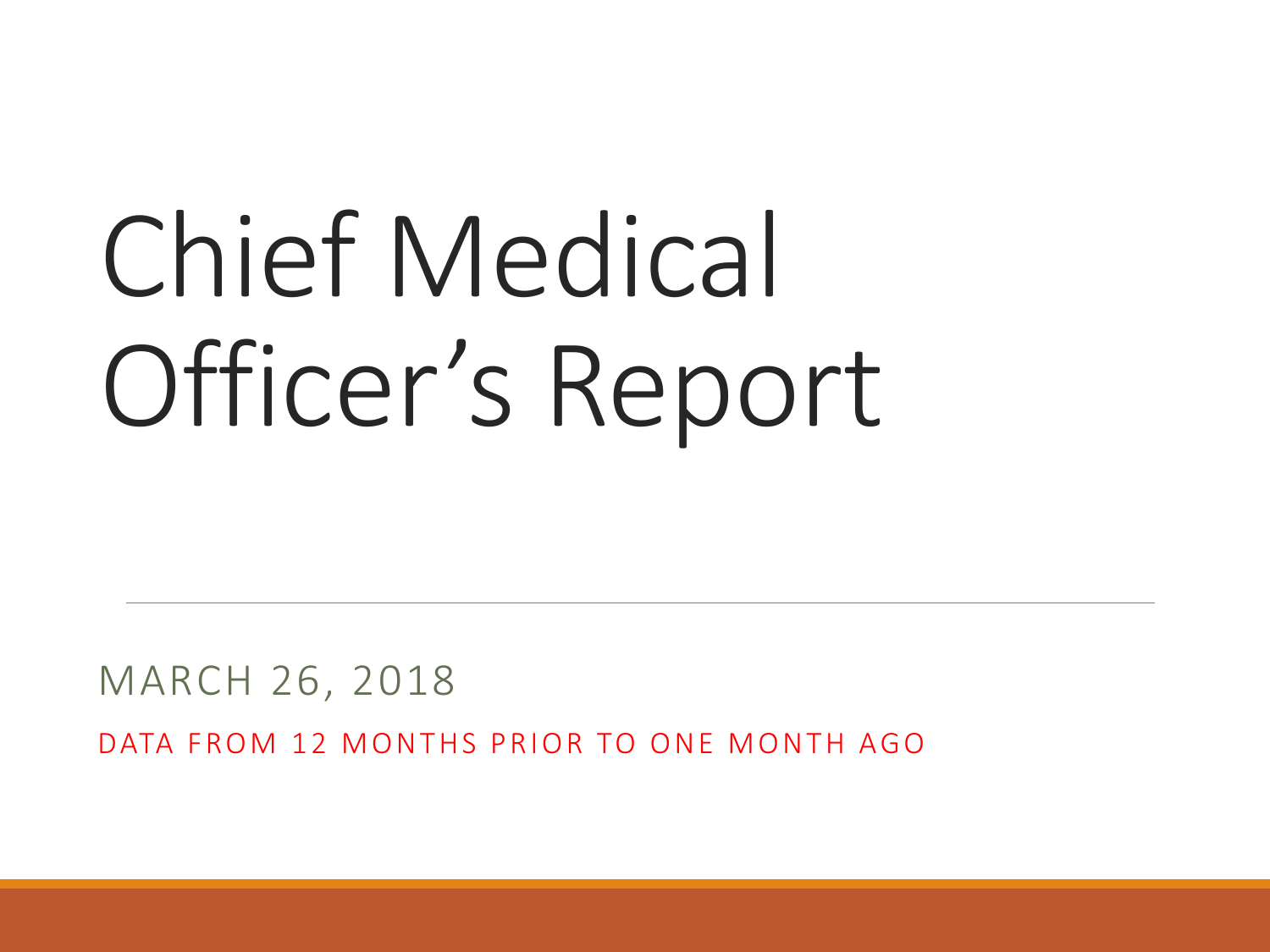# Recruitment and Staffing

### **Current vacancies**

- None for LC4!
- Pediatrician for HTP impending need (for call)
- FP provider for WSFP impending vacancy for December
- Manager for Quality Improvement and Population Health

### **Recruiting/Plans**

- Dr. Pfeiffer (was LT) has started at LC4
- As of today, Dr. Christa McCann has also started at LC4
- Returning Jo Hammett, FNP, will take over CFFP in Summer
- Peds and FP recruiting continues at full pace
- Interviewing candidates for the MQIPH last week and this week

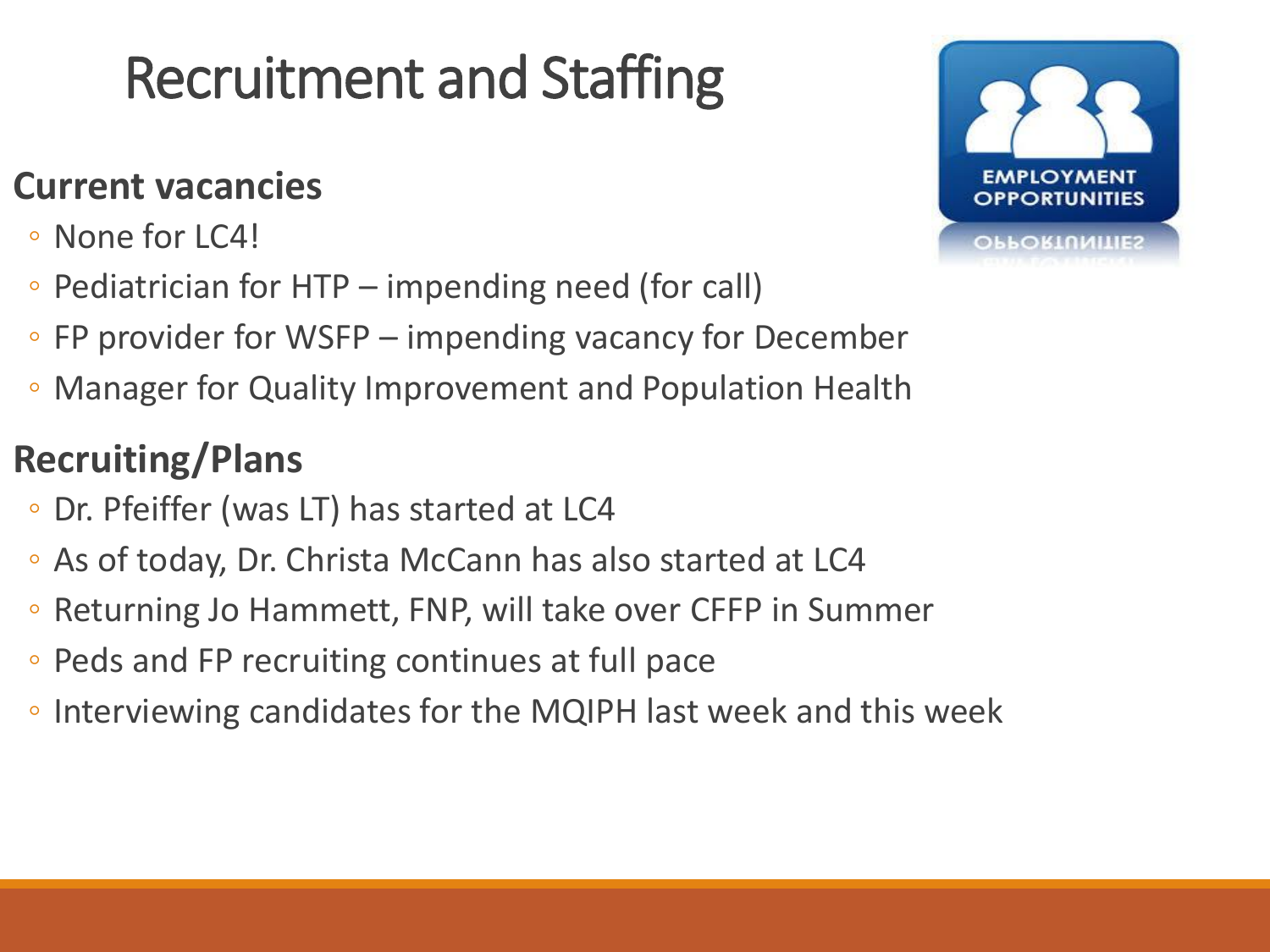# Production Highlights

Overall for month

◦ Last month's FP patients per day: 17.4

◦ Last month's Peds patients per day: 20.2

"Real" Range  $-9.7$  to 25.1 patients per day

◦ Notables

- Top producer is (still) Castellone at CFFP
- Both FP and Peds down mildly this month
- Migrant is averaging 17+ patients per day for the last two months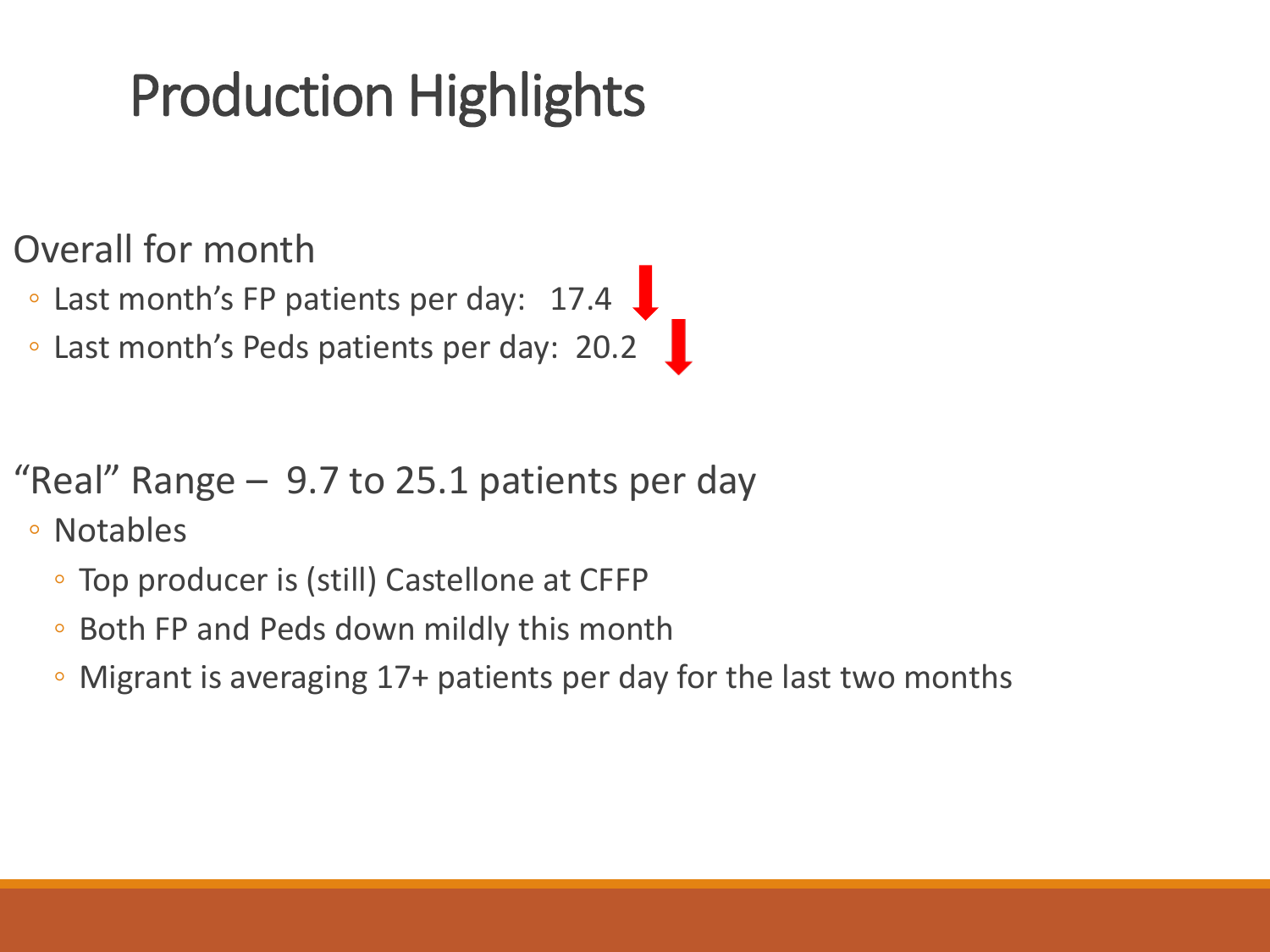# Quality/Population Health

#### **Patient-Centered Medical Home (PCMH)**

- Organization-wide at level 2, TCC level 3
- Slow start for 2018, but we have a new resource and plan which is very promising!

### **Meaningful Use**

- Successfully Submitted Stage 2 for 2016
- Very little chance of any MU for 2017, but renewed efforts investigating
- Renewed hope for MU for 2018!

### **Population health**

- Care Coordination committee renewing efforts and efficiency
- Increased involvement in staff, more planned
- Interviews underway for new MQIPH
- CIMS dashboard work continues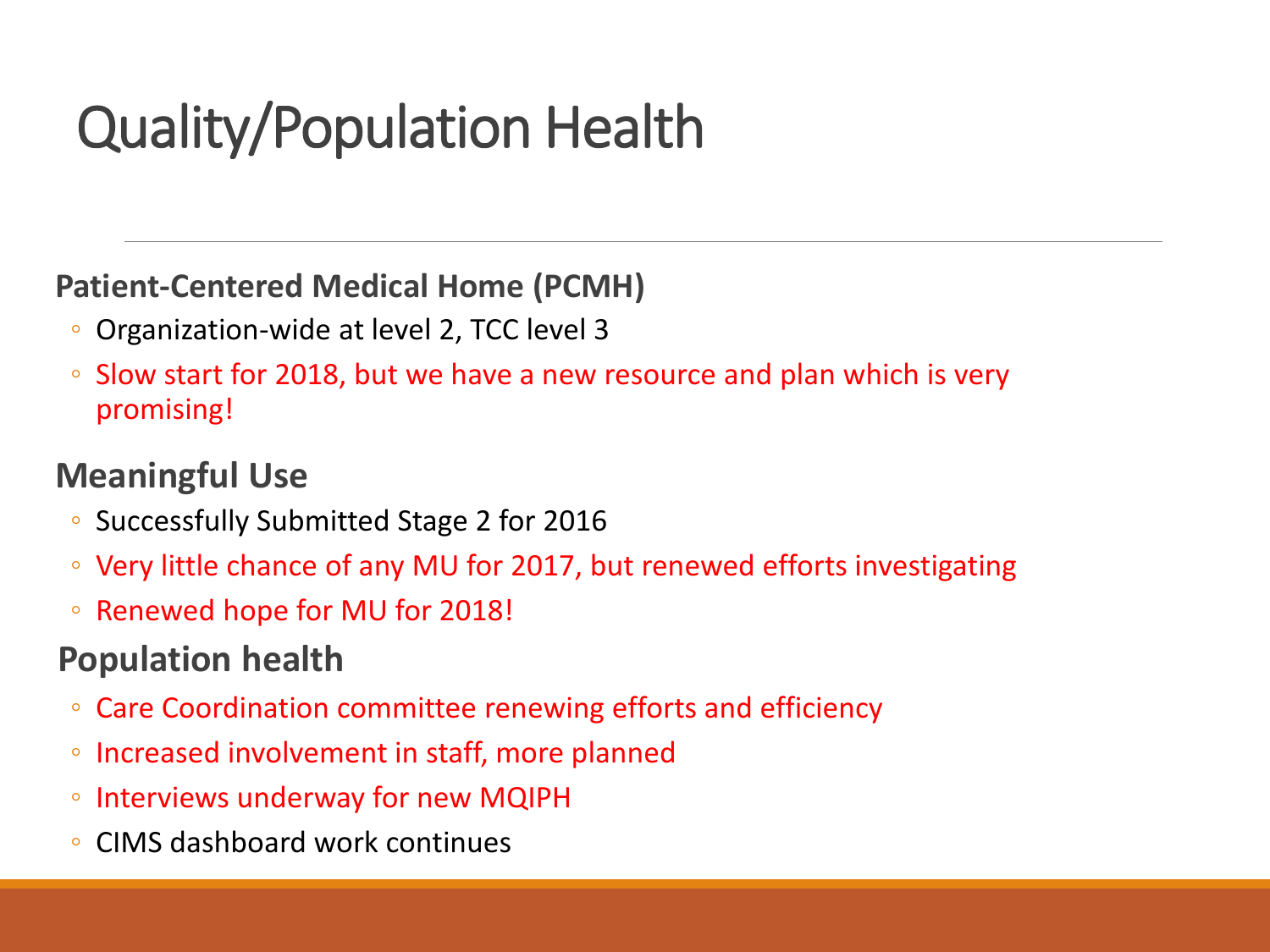### Quality Measures – Changes in reporting



Changes in reporting quality measures:

- **Focused more on UDS and grant measures**
- Measure goals updated with latest grant submission
- With UDS in mind, rolling 12 months vs 1 month of patients
- **More automated, less manual reporting**
- **Trying not to change everything, just what is needed**
- **May take a little time to complete transition**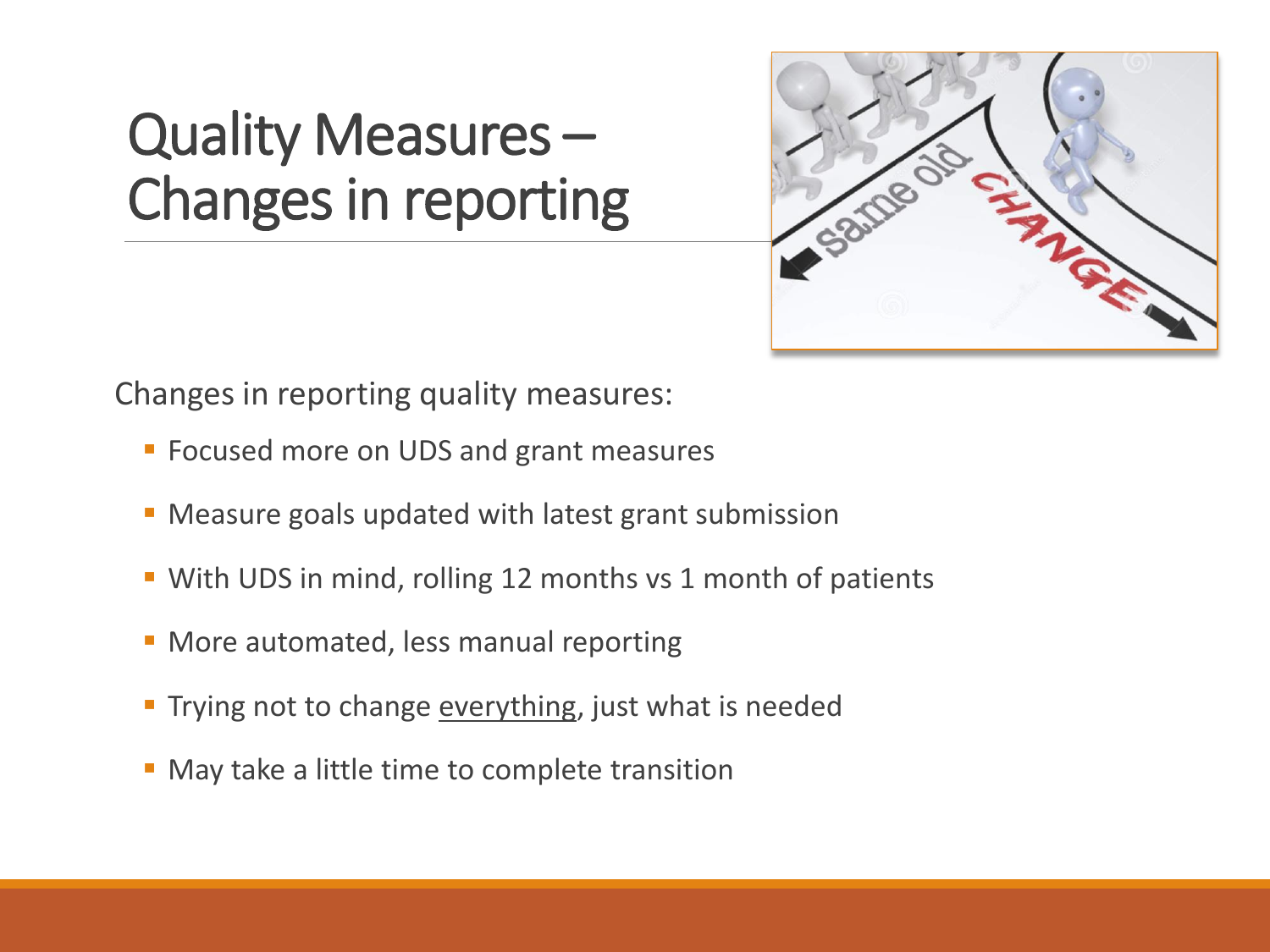

Control of diabetes (A1C levels)



**Larger reporting population, still doing well with controlled, showing a little worse with uncontrolled**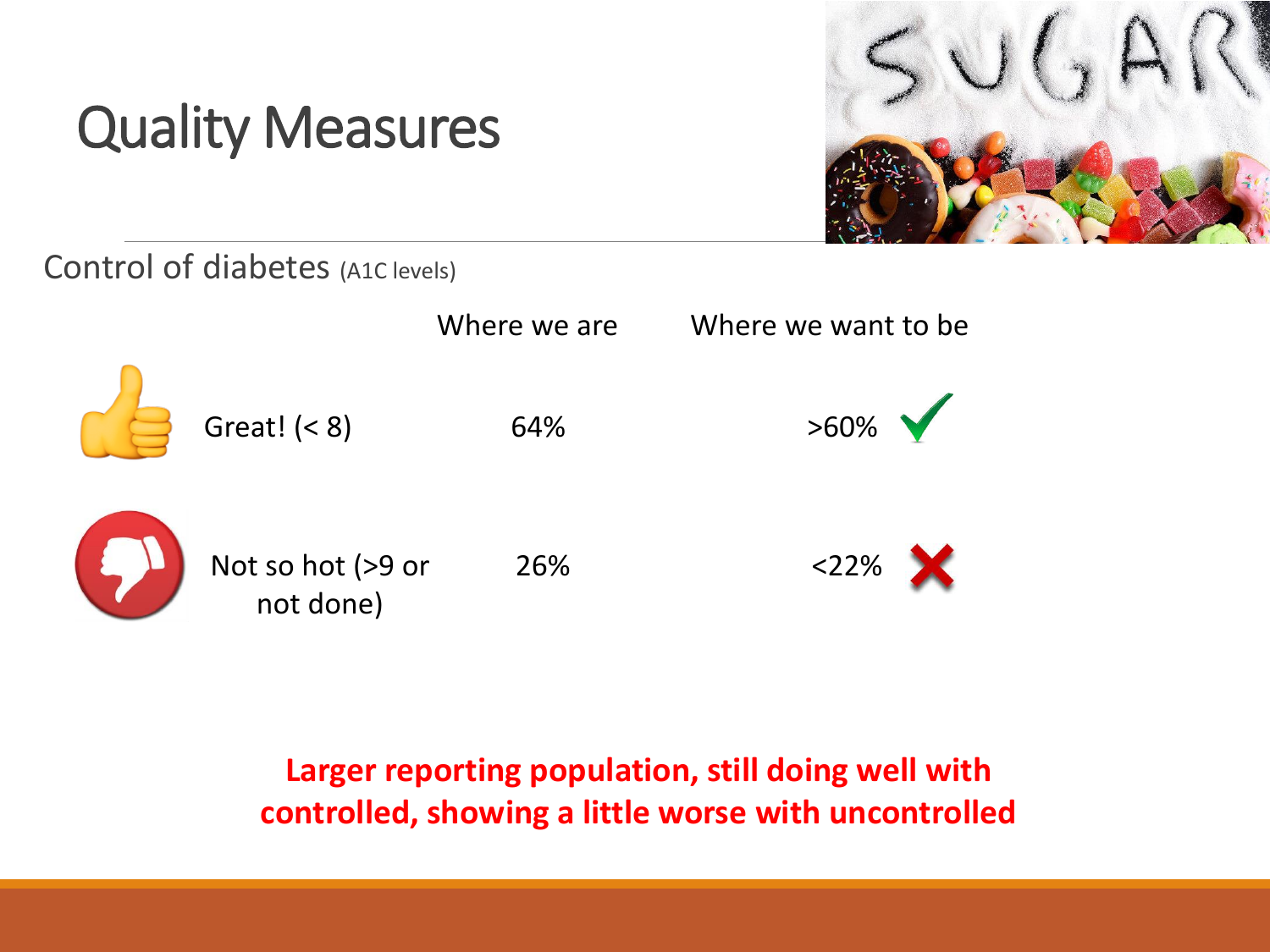Control of hypertension (blood pressure)

Where we are **Where we want to be** 





#### **Larger reporting population and a small increase!**

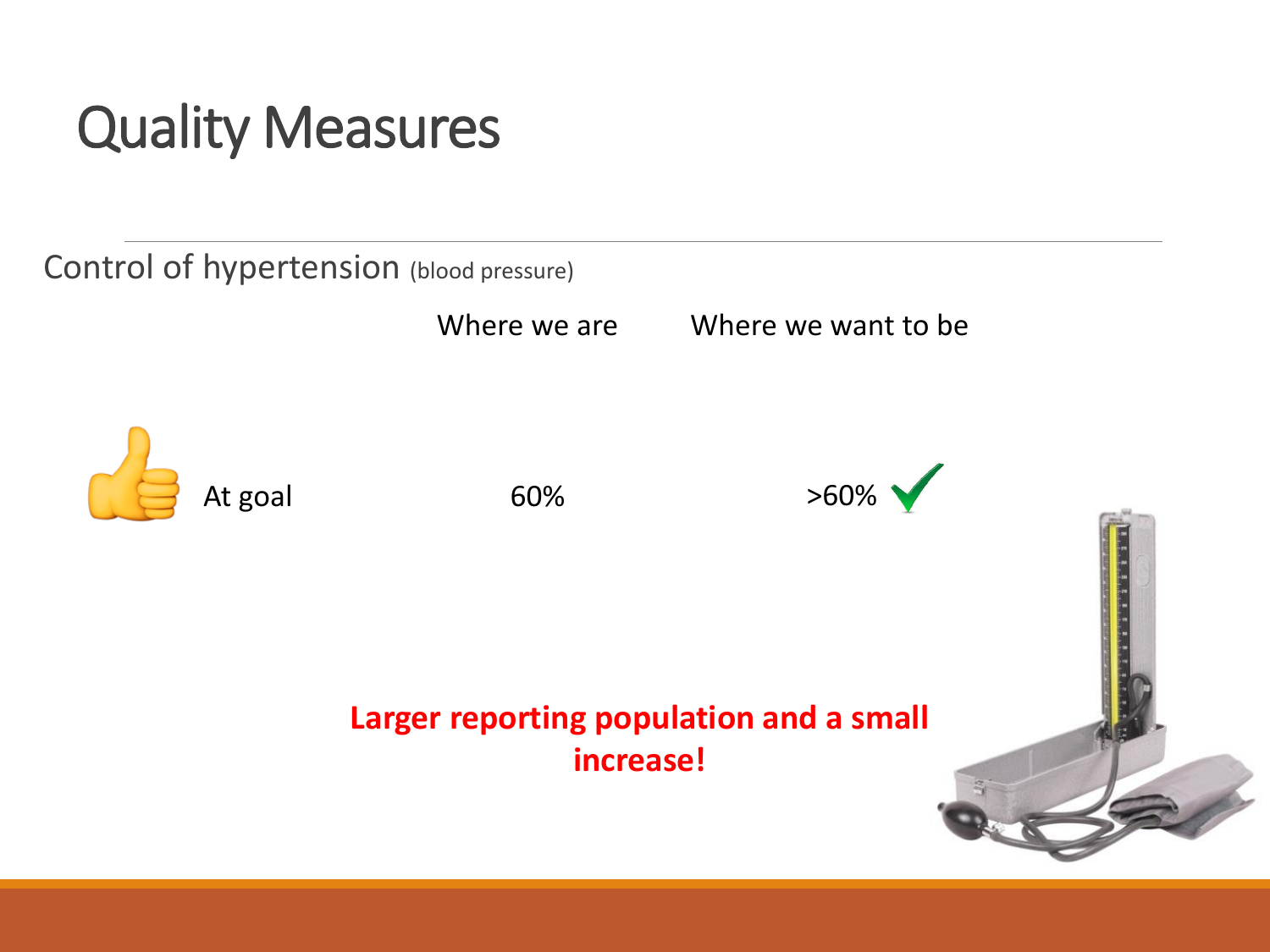

Cervical cancer screening (Pap tests)

Where we are Where we want to be



At goal 36%



#### **Larger population, slight decrease**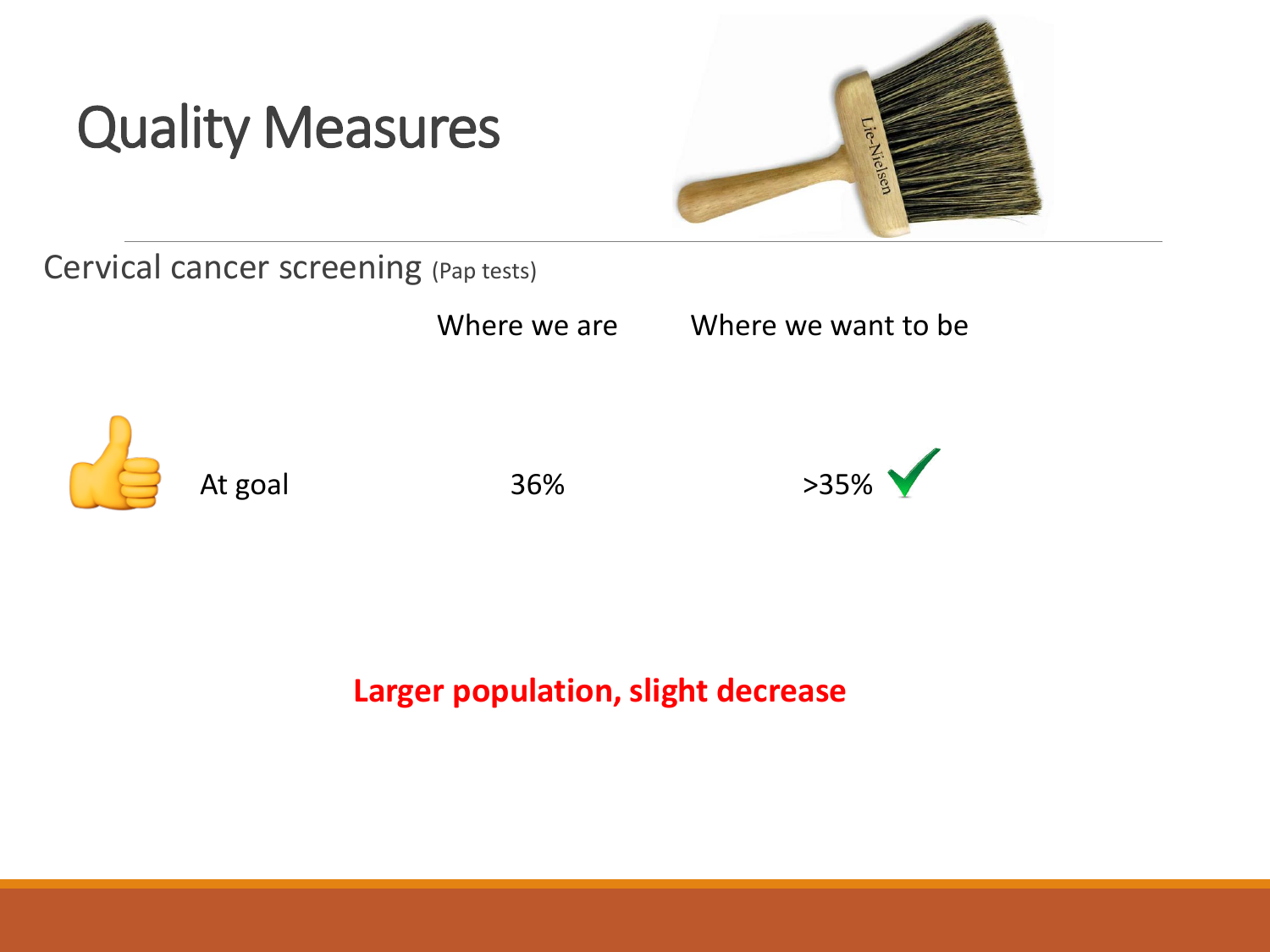

Breast cancer screening (mammograms)

Where we are Where we want to be





**Slight decrease this month**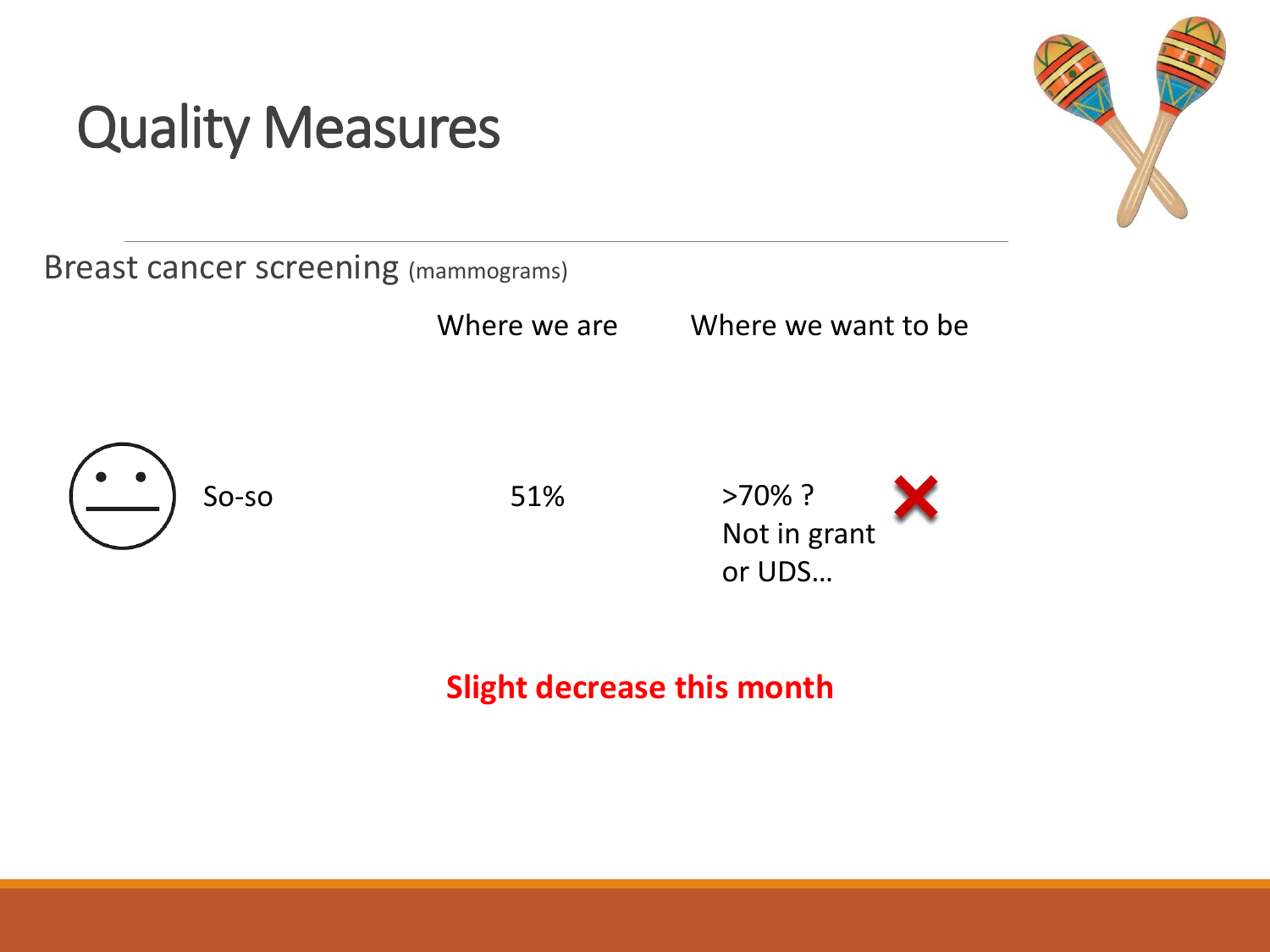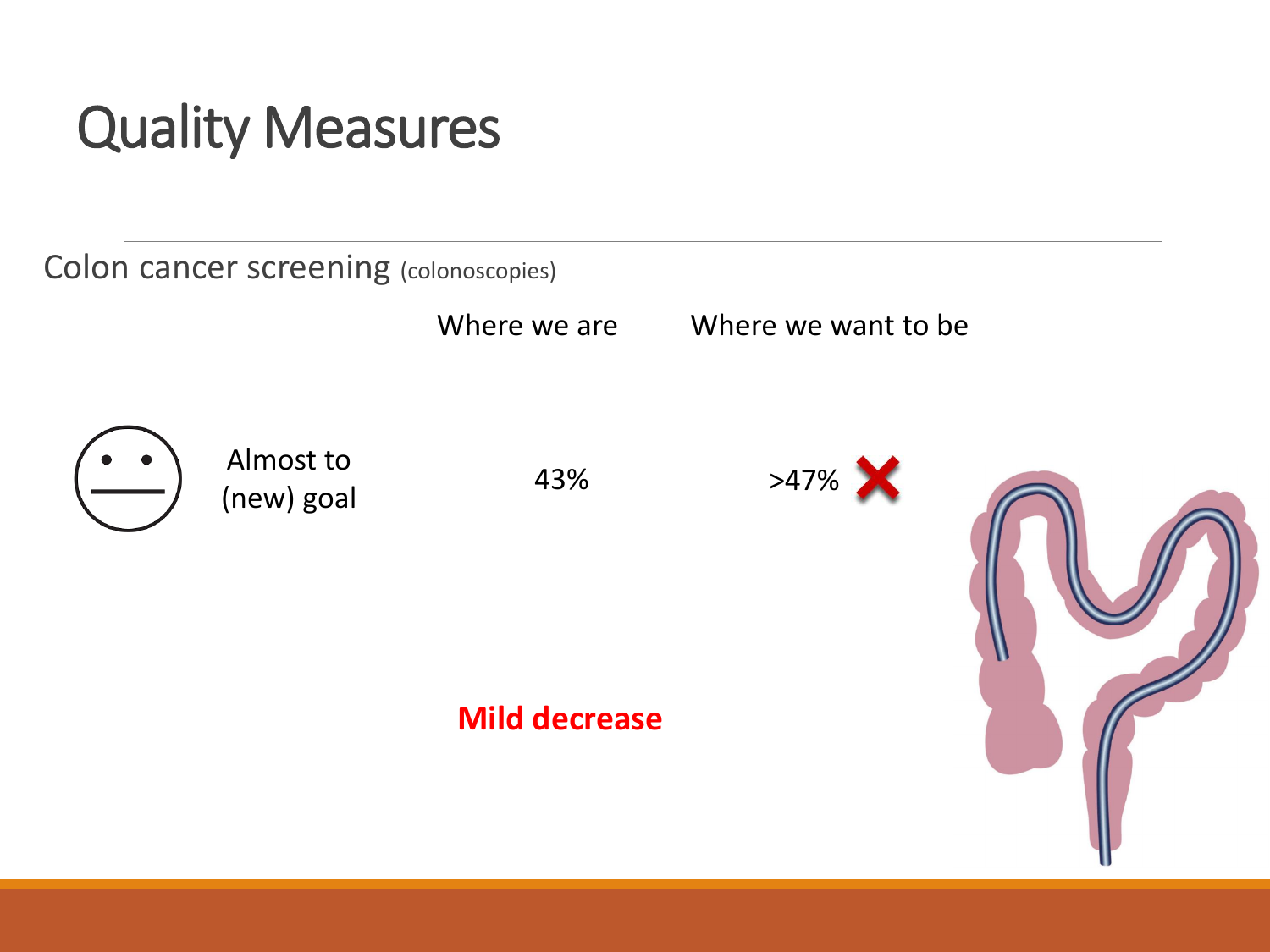

Vaccination rates (children)

Where we are **Where we want to be** 



Normally at goal ??%

>30% (new definition – again – by UDS

**Working on new reports…one of the more complex**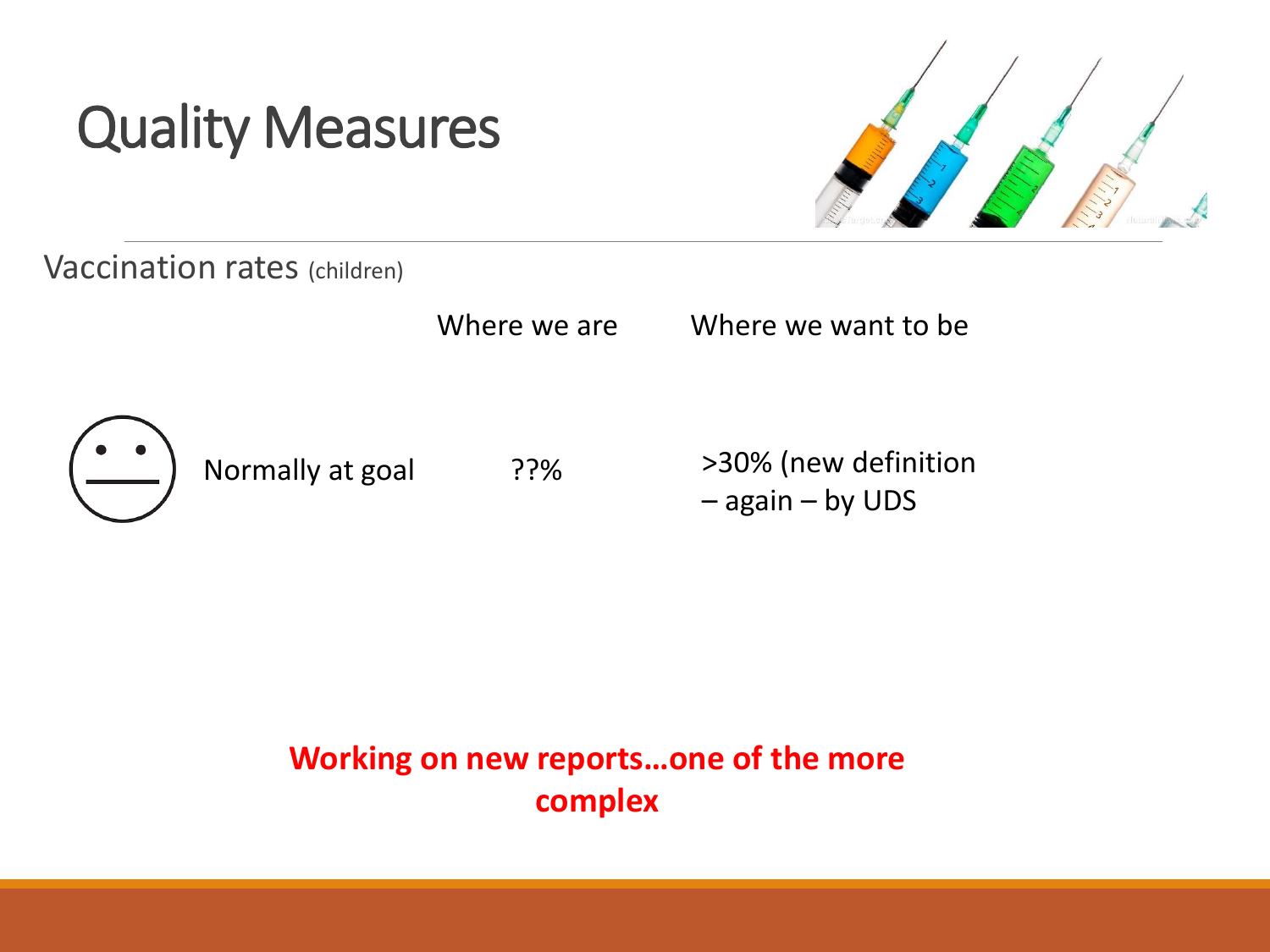

Appropriate meds for persistent asthmatics

Where we are **Where we want to be** 



Almost to Allost to  $72\%$ <br>(new) goal 72%





**New reporting, "new" definition**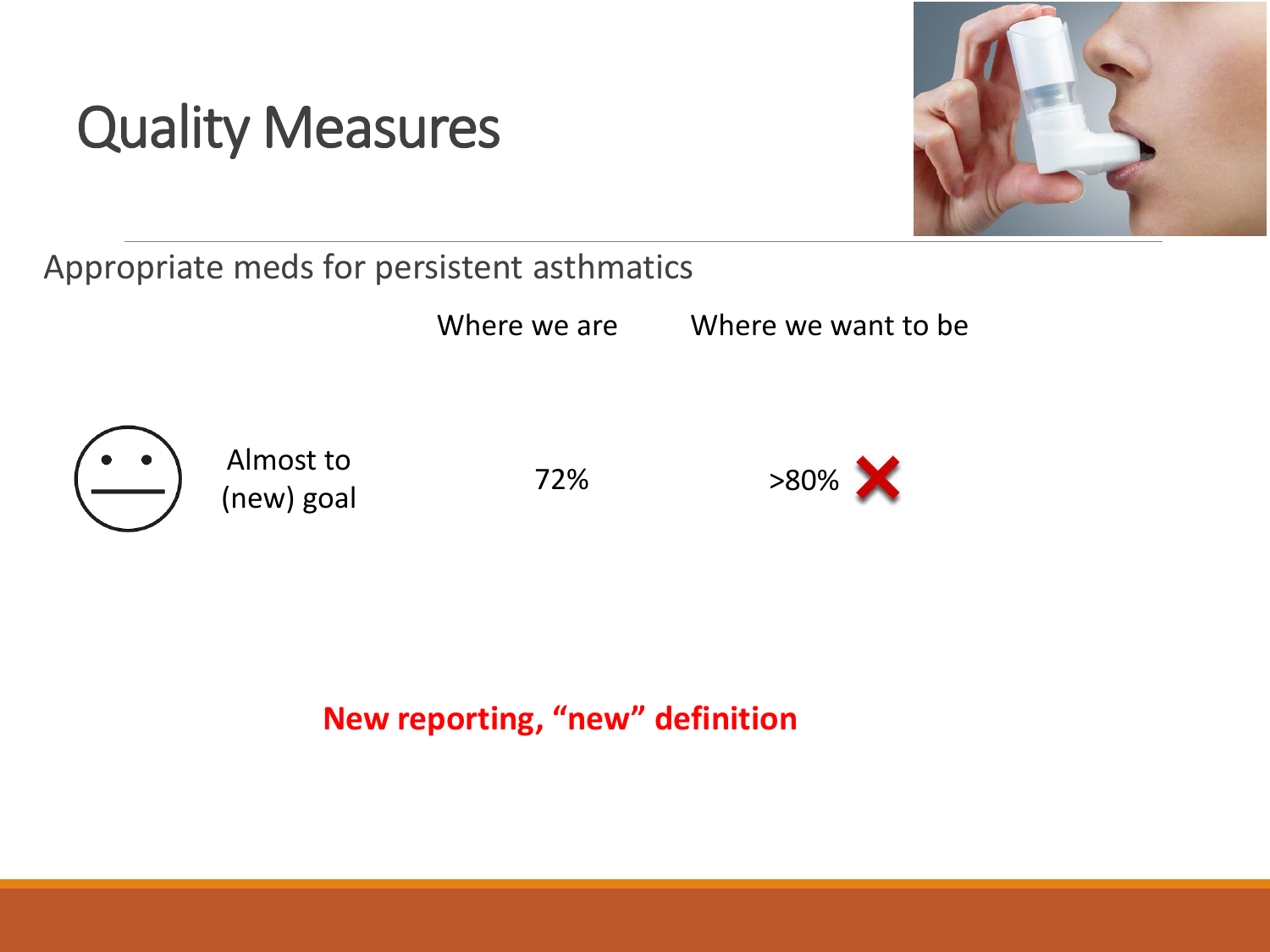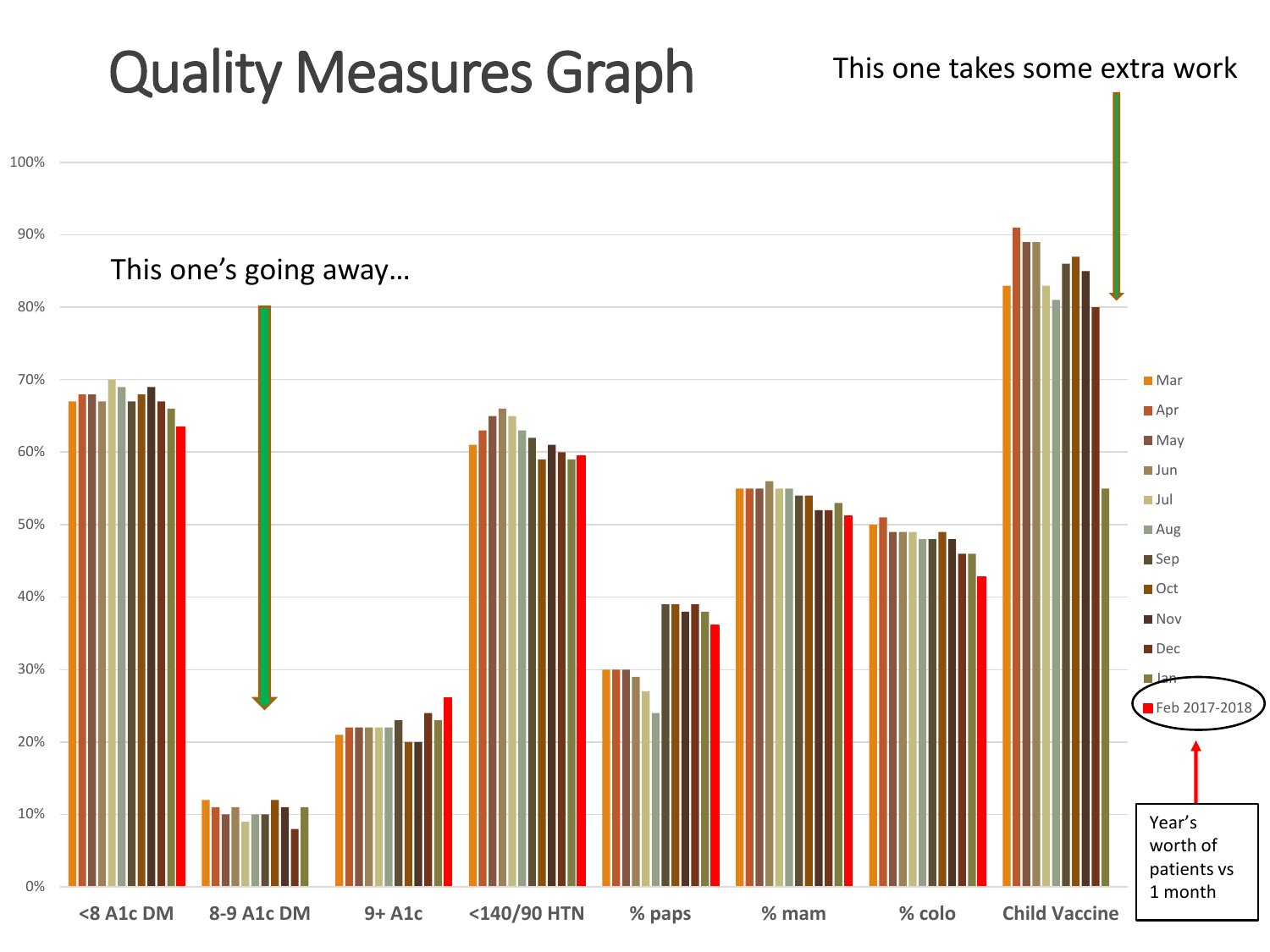# **Compliance**

### **Peer review**

Results all in, hopefully presented in coming months

### **Patient Satisfaction Survey**

Received from sites and tallied. Should be able to present in coming months.

### **Dismissals for the month**

1 for mistrust by provider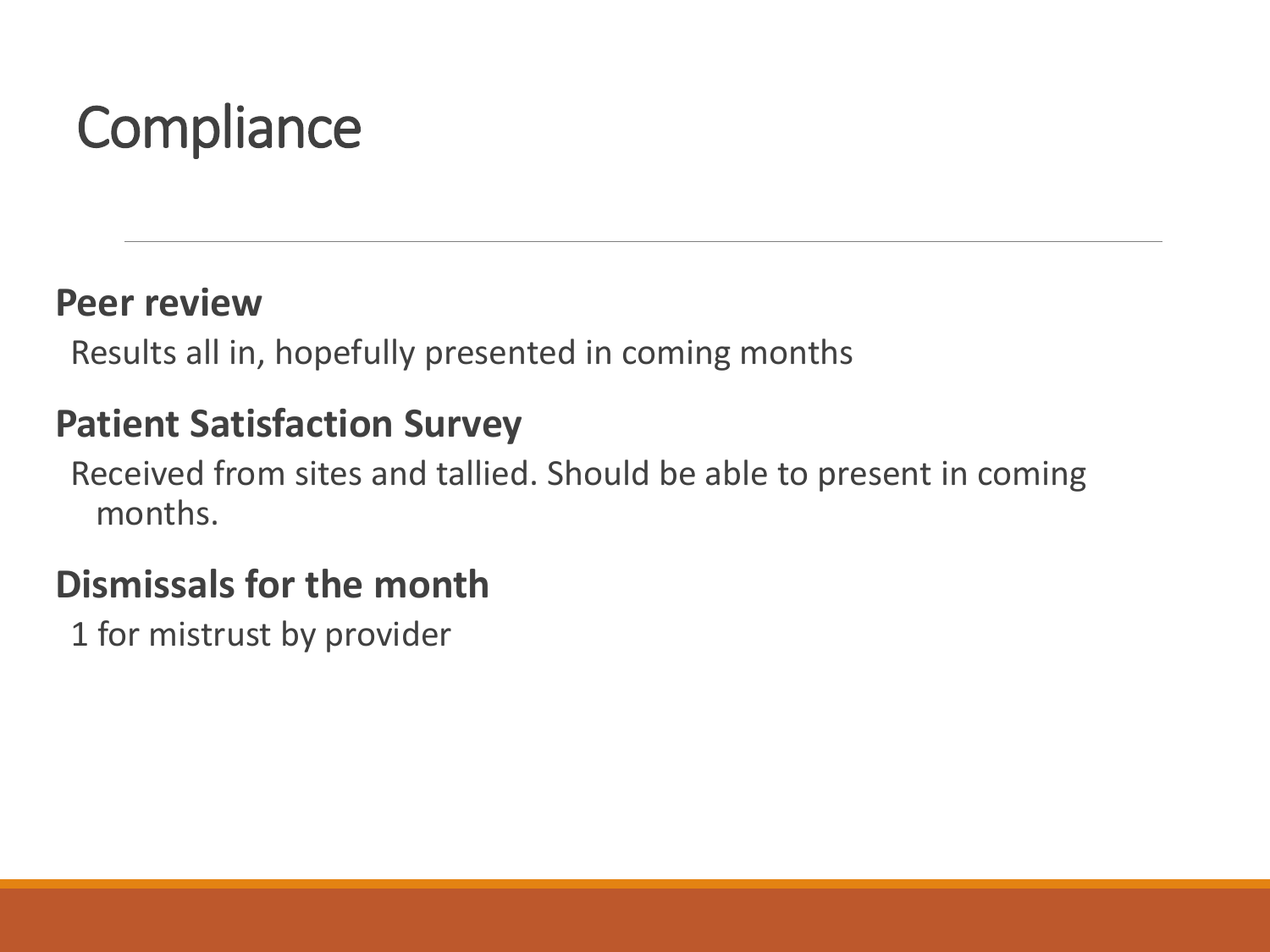### **Compliance**

### **Delinquent notes –** *compared to last month*

- Provider #1 0
- Provider #2 0
- Provider  $#3 8 -$  new problem watching closely  $-$  > 177  $-$  > 393
- Provider  $#4 3 -$  old problem resurfaces occasionally  $-$  > 10  $-$  > 9
- Both providers are aware, and Provider #3 has been put on notice that their paycheck is in jeopardy